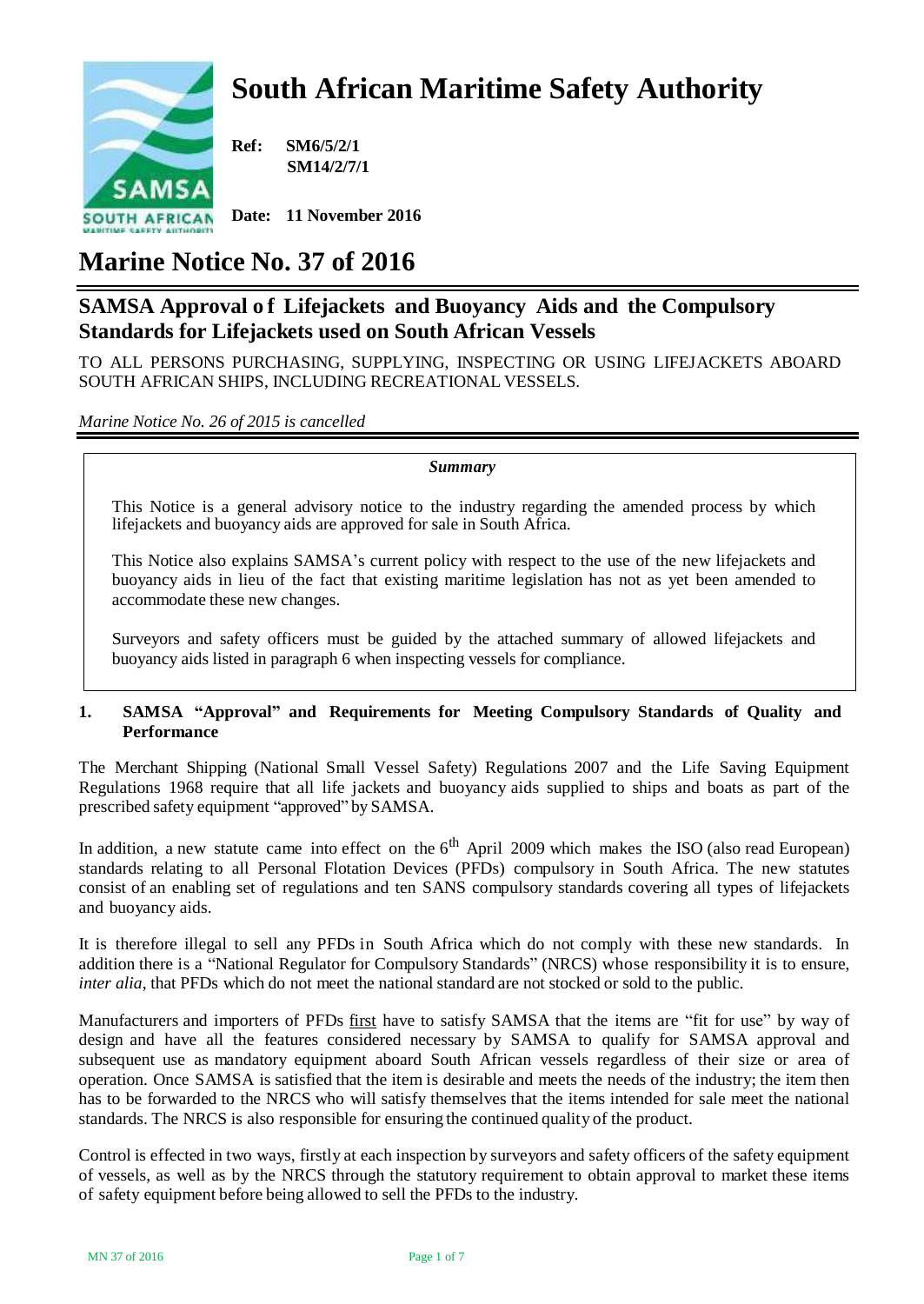The visible proof of having obtained both approvals is indicated on the garment firstly by the SAMSA "Approval" stamp (whether screen printed onto the item or actually stamped onto it) and secondly by the unique number: issued by the "Regulator" as follows;

**DATE**

**DURBAN / CAPE TOWN**

## **(EXAMPLE OF A HOMOLOGATION NUMBER: ZA / 8032 / 0001**

## **ZA - Denotes South Africa 8032 - VC Specification 0001 - Manuf. Company Number (Eg. "ZERO" Product.)**

The markings on, and information supplied with, the new PFDs is more informative than before which should aid buyers in making the correct choice of PFD.

SAMSA however has the responsibility of dictating the use of such safety equipment on South African vessels as well as determining the performance level of the PFD required to satisfy the statutory obligation to have such equipment aboard, according to the intended use of the vessels.

Until further notice, all PFDs supplied legally under the old regime remain suitable for their intended use. That is to say all existing;

- SAMSA approved SOLAS lifejackets;
- SAMSA approved "horseshoe" Working Type Lifejackets;
- SAMSA approved Buoyancy Aids.

#### **2. The New Statutory Requirements and Compulsory Standards**

On the  $6<sup>th</sup>$  February 2009, [in force two months after promulgation – i.e. on the 6th April 2009] the old compulsory specifications VC 8012 and the standards SABS 1417 (50 Newtons of buoyancy), 146 (73 Newtons of buoyancy) and 170 (155 Newtons of buoyancy) were replaced by a whole new lifejacket regime comprising of enabling legislation (R91 – which is a revised VC 8012) as well as ten SANS standards have been introduced. Eight are compulsory specifications for PFD's and two relate to testing procedures and guidance regarding the use of the items.

The relevant standards relating to the compulsory standards of the various PFDs are as follows;

| SANS 12402-1: | Personal Flotation Devices -Part 1: Lifejackets for seagoing ship (level 150) Safety<br>requirements.                                   |
|---------------|-----------------------------------------------------------------------------------------------------------------------------------------|
| SANS 12402-2: | Personal Flotation Devices -Part 2: Lifejackets for extreme offshore conditions<br>(Level 275) Safety requirements.                     |
| SANS 12402-3: | Personal Flotation Devices -Part 3: Lifejackets for offshore conditions (level)<br>150) - Safety requirements.                          |
| SANS 12402-4: | Personal Flotation Devices -Part 4: Lifejackets for inland/close to shore conditions<br>(Level 100) - Safety requirements.              |
| SANS 12402-5: | Personal Flotation Devices Part 5: Buoyancy aids (level 50) - Safety requirements.                                                      |
| SANS 12402-6: | Personal Flotation Devices -Part 6: Special purpose Lifejackets and buoyancy aids -<br>Safety requirements and additional test methods. |
| SANS 12402-7: | Personal Flotation Devices -Part 7: Materials and components Safety requirements<br>and test methods.                                   |
| SANS 12402-8: | Personal Flotation Devices -Part 8: Accessories -Safety requirements and test methods."                                                 |
|               |                                                                                                                                         |

*Note : The level reflectsthe nominal number of Newtons of buoyancy provided at that level of performance.*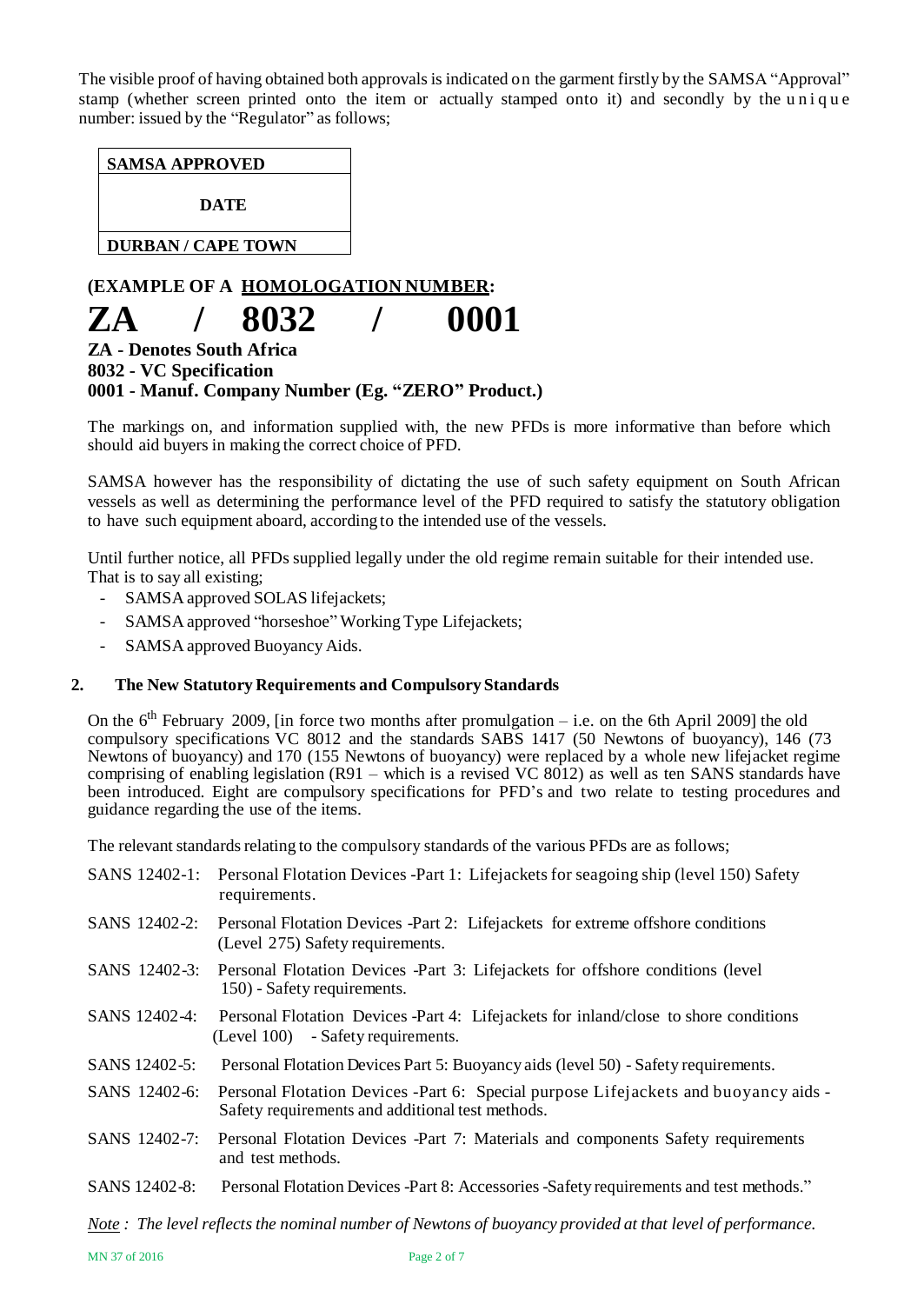### **2.1 The New Regime**

Some of the relevant statutory measures which define the regime include;

- $\checkmark$  SAMSA whose duty is to approve all lifejackets and buoyancy aids for use on South African vessels;<br>Proof of SAMSA's approval is indicated on the item by way of a stamp; or permanently affixed label:
- Proof of SAMSA's approval is indicated on the item by way of a stamp; or permanently affixed label;<br>A "Bequilator" whose duty it is to ensure that all flotation devices sold in SA are compliant, whet
- A "Regulator" whose duty it is to ensure that all flotation devices sold in SA are compliant, whether made locally or imported [*National Regulatorfor Compulsory Specifications (NRCS)*];
- $\checkmark$  So that buyers and inspectors can determine if the item on the shelf is the correct one there is a unique and visible "approval number" which is traceable and which must appear on every flotation device sold [*e.g. RSA xxxxxx – minimum font size 6mm high*];
- $\checkmark$  To allow for imports, identical standards are allowed, for example ISO, IEG and EN, in which case the testing would be waived, but the RSA number would still have to appear on the items;
- $\checkmark$  To allow for better fitting equipment there is a spread of sizes and designs allowed in each category of flotation device.
- $\checkmark$  It still falls to SAMSA to legislate regarding which performance levels a reprequired to be met according to the foreseeable conditions expected to be met.

#### **3. Interpreting the New Requirements**

Finding direct equivalencies to the old types of buoyancy aids and lifejackets which were sold and which are still in use is not really possible due to the change in the philosophical approach involved in the selection process.

Various sets of South African regulations currently mention lifejackets, for example;

- $\checkmark$  SOLAS (which stays the same as it is regulated by IMO);
- $\checkmark$  The Life Saving Equipment Regulations 1968, where two types of lifejacket are envisaged, namely a 155N SOLAS type and a "WorkingType Lifejacket" of 73 Newtons, both to be fitted with lights;
- $\checkmark$  The Merchant Shipping (National Small Vessel Safety) Regulations 2007, where there are references to SABS

146, 1417 as well as ISO/CE equivalent standards which are to be totally replaced by the new SANS or equivalent standards.

Amendments will be made to these statutes in due course so that they are aligned with the new legislation.

#### **4. The New Classes and Descriptions of Flotation Devices**

#### **4.1 Classes**

#### **Lifejackets**

These devices provide face-up flotation with levels of support sufficient for various open and rough water uses. Lifejackets have a buoyancy distribution sufficient to turn users, when tested on users wearing swimming costumes according to ISO 12402, to a position where the mouth has a defined freeboard above the water's surface, even when the user is unconscious.

#### **Buoyancy aids**

These devices should be comfortable for continuous wear and provide lift, without significant face-up turning ability, to float the conscious user with the level of support marked on the device. Buoyancy aids shall at least be suitable for sheltered waters, but at higher performance levels may be suitable for some users in other waters.

#### **Special purpose lifejackets and buoyancy aids**

These devices perform as above with different levels of support, but have modifications related to special applications for use. These applications shall not relate to essential requirements such as in-water performance, stability and safety in use. The specific conditions for use shall be stated on their label to maintain essential requirements.

#### **4.2 PerformanceLevels**

#### **Level 275**

This level is intended primarily for offshore use under extreme conditions and by people who are carrying significant weights and thus require additional buoyancy. It is also of value to those who are wearing clothing which traps air and which may adversely affect the self-righting capacity of the lifejacket. It is designed to ensure that the user is floating in the correct position with his mouth and nose clear of the surface. See SANS12402-2.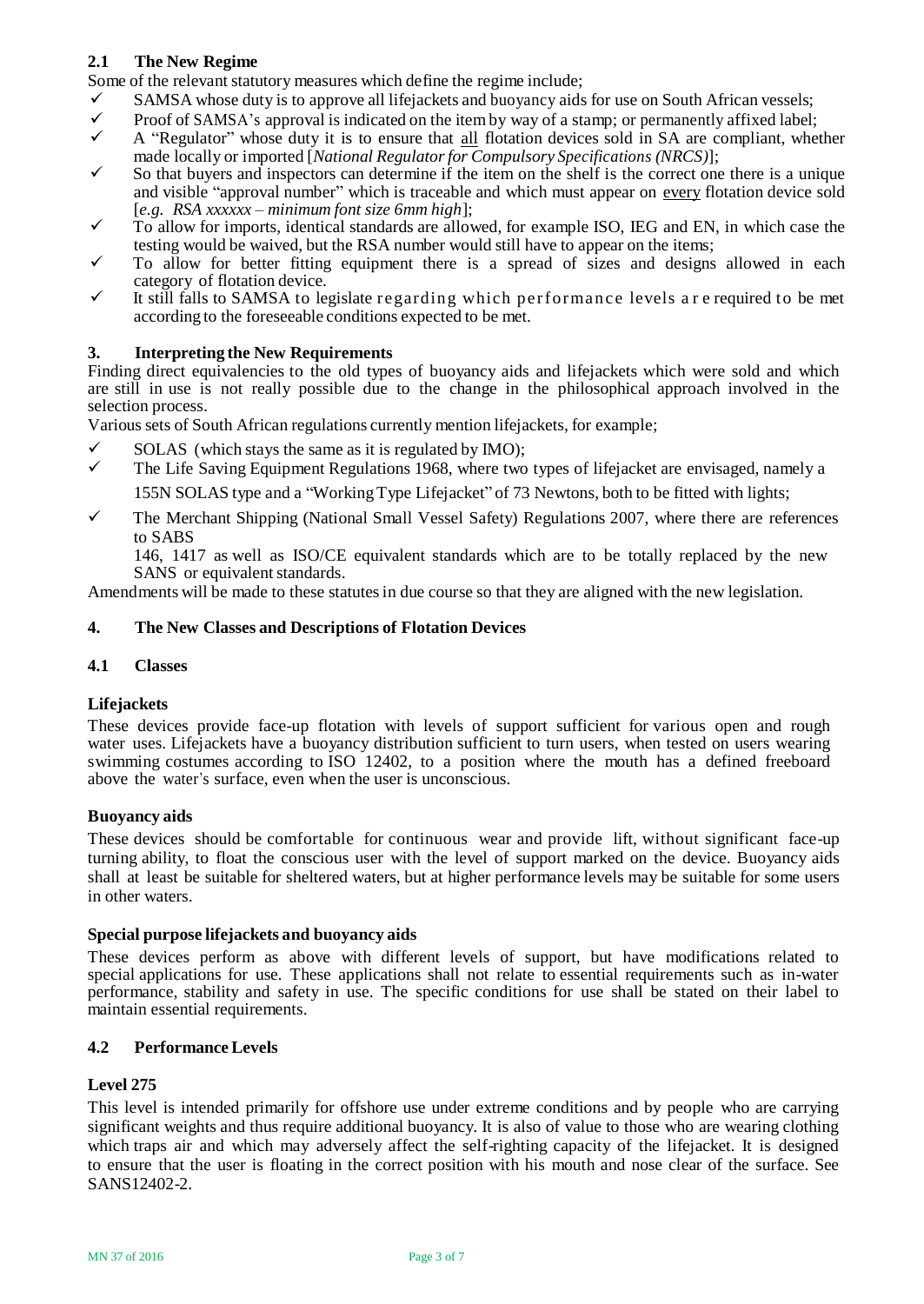## **Level 150**

This level is intended for general application or for use with foul weather clothing. It will turn an unconscious person into a safe position and requires no subsequent action by the user to maintain this position. See SANS12402-3.

#### **Level 100**

This level is intended for those who may have to wait for rescue, but are likely to do so in sheltered water. The device should not be used in rough conditions. See ISO 12402-4.

#### **Level 50**

This level is intended for use by those who are competent swimmers and who are near to bank or shore, or who have help and a means of rescue close at hand. These garments have minimal bulk, but they are of limited use in disturbed water, and cannot be expected to keep the user safe for a long period of time. They do not have sufficient buoyancy to protect people who are unable to help themselves. They require active participation by the user. See ISO12402-5.

#### **4.3 Accessories Required for Lifejackets**

According to the standards certain accessories are either standard or optional. Certain critical accessories have been ruled by SAMSA to be mandatory for both lifejackets as well as buoyancy aids in South Africa as follows:

|                           | Mandatory (M) / Optional (O) |                   |  |  |
|---------------------------|------------------------------|-------------------|--|--|
| Accessory                 | SANS 12402 1-4               | SANS 12402-5&6    |  |  |
| Emergency light           | $M^a$                        |                   |  |  |
| Whistle                   | M                            | $\bigcap^{\rm d}$ |  |  |
| Lifting loop              | М                            |                   |  |  |
| Buddy line                | $O^{c}$                      |                   |  |  |
| Retro-reflective material | М                            | M                 |  |  |
| Deck safety harness       | $\left( \right)$             |                   |  |  |
| Overpressure relief valve | ∩                            |                   |  |  |
| Multi-chamber system      | $\Omega_{\rm p}$             | 0                 |  |  |
| Protective covers         | ∩                            |                   |  |  |
| Spray hood                | O                            |                   |  |  |

- a Compulsory for all commercial vessels over 25 GT, pleasure vessels over 100GT and passenger vessels operating at night or outside of the harbour.
- b Mandatory for inflatable lifejackets used on SOLAS ships.
- c Mandatory for SOLAS lifejackets
- d As required for the specific special purpose application per SAMSA determination

Note that when SAMSA considers the suitability of lifejackets and buoyancy aids the follows factors are considered in addition to the mandatory list above;

- $\checkmark$  The design should be simple and streamlined and easy to don in a stressful situation;
- $\checkmark$  There must be no loose lanyards, straps, tags or bits to snag a person who is already trying to survive;
- $\checkmark$  Whistle cords, lifting straps and similar accessories must have a safe place where they can be tucked away;
- Retro-reflective tape MUST be sewn on and not only glued on (except for inflatable lifejackets);
- $\checkmark$  There must be a decent amount of "SOLAS" approved / "wheel symbol", retro-reflective tape on

BOTH the front and the back, placed high up where it will be seen as follows:

- Level 50 Reflective tape to be fitted high up on the jacket where it can be seen with the person floating vertically in the water
- Level 100: at least 100 cm<sup>2</sup> front and back
- Level 150: at least  $300 \text{ cm}^2$  front and back
- Level 275: at least  $400 \text{ cm}^2$  front and back
- $\sim$  EUVET 275. at least 400 cm<sup>2</sup> front and back<br>SOLAS: at least 400 cm<sup>2</sup> front and back
- There should be a good whistle (EN/ISO 12402-8)
- The Lifting loop is now placed at the centre of mass and not on the top and should be at least 150mm long, fitted within an area10cm either side of a vertical line between the lower end of the sternum and the umbilicus "belly button". It must not flap about waiting to get caught, but be able to be safely tucked away;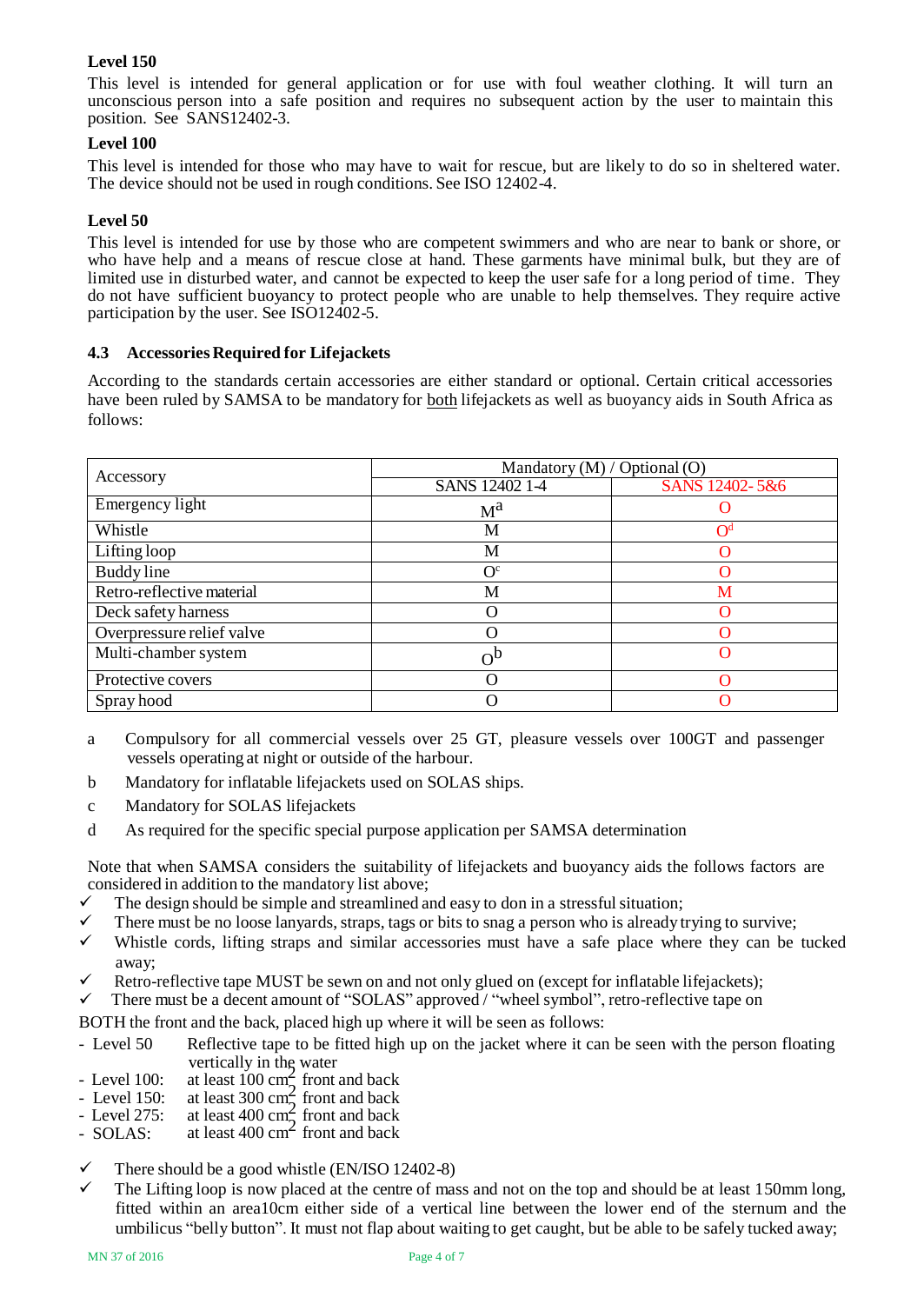- $\checkmark$  The manufacturer's name or marking must appear on any buckles or clips e.g. YKK;
- The new pictogram"person in water" must be at least 50mm x 50mm; Not required on Level 50
- There should be CLEAR instructions in ENGLISH which also show what size person the PFD is designed for; Not required on Level 50
- $\checkmark$  Branding is allowed of course, but not misleading names such as "SOLAS" when placed on a 100N lifejacket;
- $\checkmark$  Level 50 Buoyancy aids for use offshore are to be made from predominantly Yellow, Red or Orange material

When SAMSA is satisfied that the item is suitable for use on SA vessels or a particular niche in the industry they will issue a letter to that effect addressed to the NRCS who will then ensure that the item meets the compulsory quality and performance standards.

## **5. INTERPRETATION OF NEW REQUIREMENTS**

**5.1** Lifejackets for seagoing ships shall comply with SANS 12402-1: *Personal Flotation Devices* -*Part* 1: Li*fejacketsfor seagoing* ships -*Safety requirements'.*

**The reference to seagoing vessels applies to vessels covered by SOLAS and the performance level is 150.**

**5.2** Lifejackets for extreme offshore conditions shall comply with SANS 12402-2: *Personal Flotation Devices* -*Part* 2: Li*fejacketsfor extreme offshore conditions (level* 275) -*Safety requirements.*

**In the South African context, this is interpreted by SAMSA to apply to any vessels certificated to operate south of 40 degrees south latitude, and includes SOLAS vessels, fishing vessels or any other South African registered vessels.**

**5.3** Lifejackets for offshore conditions shall comply with SANS 12402-3: *Personal Flotation Devices -Part 3*: *Lifejacketsfor offshore conditions(level 150)* -*Safety requirements.*

**In the South African context this is interpreted by SAMSA to apply to all vessels certificated to operate "offshore". (SAMSA definition in the South African context is as follows: "offshore" means any vessel, regardless of size, operating more than 15 miles offshore.)**

**5.4** Lifejackets for inland/close to shore conditions shall comply with SANS 12402-4: *Personal Flotation Devices* -*Part* 4: Li*fejacketsfor inland/close to shore conditions(level 100) Safety requirements.*  **In the South African context this is interpreted by SAMSA to apply to any vessels certificated to operate near- shore. (SAMSA definition of near-shore means all vessels on voyages of less than 16 hours duration and always operating less than 15 nautical miles from shore.)**

**In addition, any passenger vessels whether operating in sheltered waters (including inland waters) or operating from a harbour less than 5 nautical miles offshore and 15 nautical miles from a safe haven, are required to carry level 100 lifejackets.**

**5.5** Buoyancy aids shall comply with SANS 12402-5: *Personal Flotation Devices Part* 5: *Buoyancy aids (level 50) Safety requirements.*

**In the South African context this is interpreted by SAMSA to be an appropriate PFD to meet the mandatory requirements for all vessels other than passenger vessels operating on inland waters, and category E vessels, which operate less than 1 nautical mile from shore.**

(It is no longer considered safe to use buoyancy aids only on category  $D$  vessels  $-\rho$  operating less than *5 nautical miles from shore.)*

**In addition this level of PFD is appropriate as a buoyancy aid when required to be worn by crewmembers at the workplace by regulation.**

**5.6** Special purpose lifejackets and buoyancy aids shall comply with SANS 12402-6: Personal *Flotation Devices* -*Part* 6: *Special Purpose Lifejackets and Buoyancy Aids -Safety requirements and additional test methods.*

**These are PFDs designed specifically for certain sports and applications. Examples would be white water rafting or canoeing, kayaking, windsurfing, dinghy sailing, water skiing etc. - As well as PFDs for young children less than 6 years old.**

### **5.7 SPECIAL NOTE 1**

The industry has many times voiced concerns regarding the need to carry buoyancy aids as well as lifejackets in certain operations, however the performance requirements of a lifejacket are so different from those expected of a buoyancy aid that one can never fully replace the other.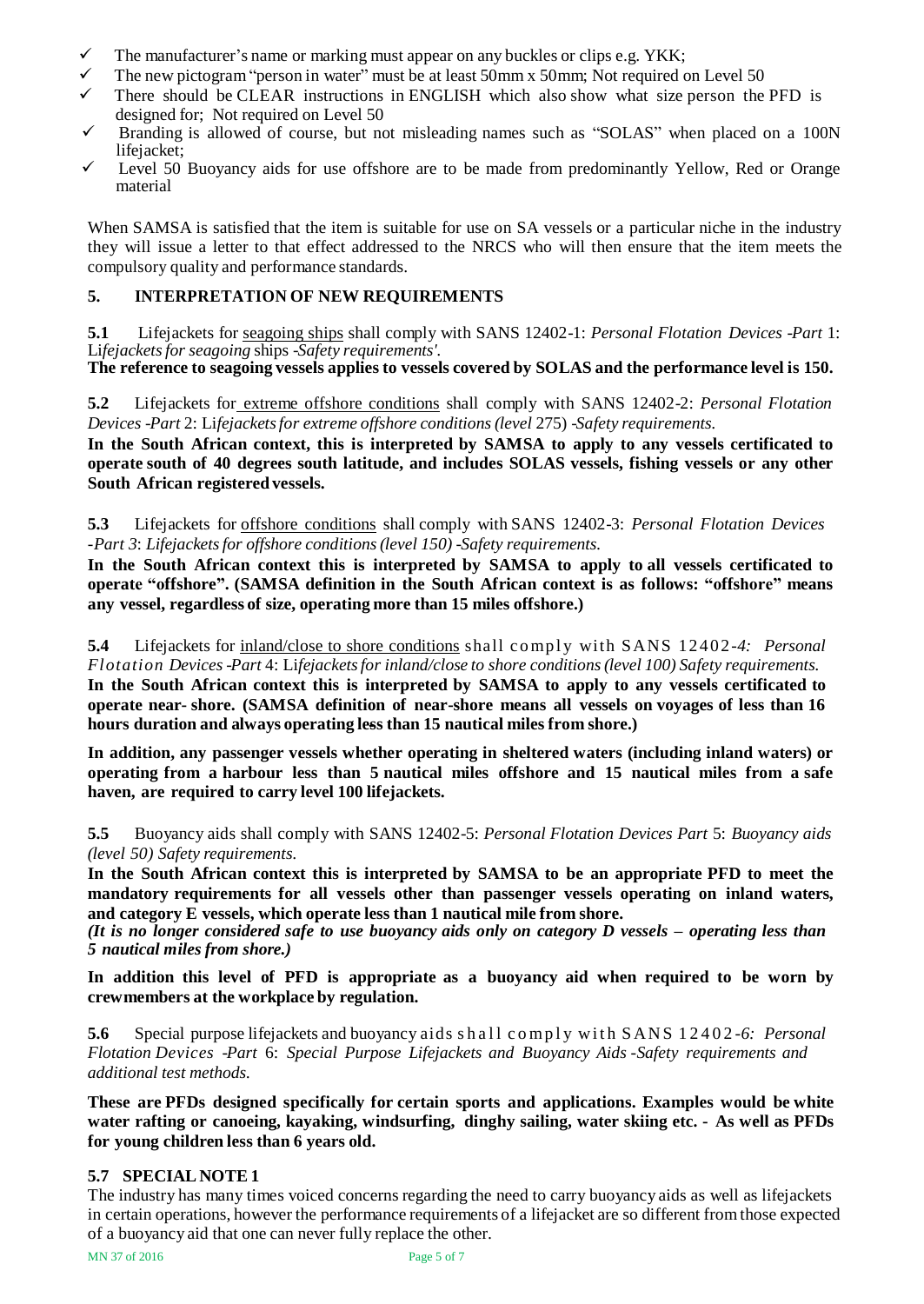The SANS/ISO/EN standards make provision for inflatable lifejackets which comply fully with the performance of a lifejacket as well as being easy and comfortable to wear, thus also fulfilling the role of a buoyancy aid.

Many types and styles of PFDs are made for the overseas market where they are very widely used for the exact same reasons; that being that nobody plans for an emergency and if one makes it a habit of wearing an inflatable PFD it is always ready to be deployed.

#### **5.8 SPECIAL NOTE 2**

Although SAMSA interprets the new standards as detailed above, and expects our surveyors to enforce and promote the use of the new higher standards, especially with respect to the intended area of operation of the vessel. We acknowledge that the current references to compulsory carriage of lifejackets on vessels under 100 gross tons, prescribesthe use of 70 Newton "working type" lifejackets.

SAMSA is well aware that on some vessels, in the smaller vessel categories under 100 tons, storage space may be a problem.

On the basis that the level 100 lifejacket has 30 Newtons more buoyancy; it is therefore a reasonable substitute for the working type lifejacket on smaller vessels under 100 Gross Tons, where space is a problem and the nature of the operation does not absolutely dictate the use of the higher specification lifejackets**.**

#### **Principal Officers must issue an exemption certificate to vessels equipped with lifejackets conforming to lower standards than those listed in this notice.**

Changes to the regulations are not immediately in the pipeline and in the interim SAMSA will monitor the situation and apply their minds to the problem when amending the regulations.

#### **6.0 SURVEY REQUIREMENTS**

SAMSA surveyors and safety officers are required to ensure that lifejackets and buoyancy aids of the type and standard described below are found on board ships and boats that are inspected for compliance.

| <b>Ship Type</b>                                                                                                                                                                                                                          | <b>Allowed</b><br><b>Standard</b><br>(Vessel<br>limitation | <b>Buoyancy</b>                 | <b>Comments</b>                                                |
|-------------------------------------------------------------------------------------------------------------------------------------------------------------------------------------------------------------------------------------------|------------------------------------------------------------|---------------------------------|----------------------------------------------------------------|
| 'extreme offshore conditions':<br>• All ships operating south of 40 degrees<br>latitude, including SOLAS ships.                                                                                                                           | SANS 12402-2                                               | 275N                            | NRCS approved. $1$                                             |
|                                                                                                                                                                                                                                           | <b>SABS 964</b>                                            | 155N                            | Standard is still available at SABS.                           |
| <u>' sea g o ing ships':</u><br>• SOLAS ships                                                                                                                                                                                             | SANS 12402-1                                               | 150N                            | NRCS approved. <sup>1</sup><br>Must also comply with LSA code. |
|                                                                                                                                                                                                                                           | <b>SOLAS LSA</b>                                           | 'Freeboard<br>test <sup>?</sup> | LSA Code tests.<br>[Approval via Flag state or                 |
| 'Offshore':                                                                                                                                                                                                                               | <b>SABS 146</b><br>(Vessels                                | 73N                             | Until found not to be fit for use.                             |
| • Voyages further than 15 nautical miles from<br>shore; and<br>• any non-SOLAS ship operating at sea at                                                                                                                                   | <b>SABS 964</b><br>(Vessels)                               | 155N                            | Standard is still available at SABS.                           |
| night.                                                                                                                                                                                                                                    | SANS 12402-<br>3 (All vessels)                             | 150N                            | NRCS approved. <sup>1</sup><br>(See 5.8 SPECIAL NOTE 2)        |
| 'inland/close to shore conditions':<br>• Voyages <16 hours in duration (i.e. day                                                                                                                                                          | <b>SABS 146</b><br>(Vessels)                               | 73N                             | Until found not to be fit for use.                             |
| voyages); and<br>• voyages $<$ 15 nautical miles from land; and                                                                                                                                                                           | <b>SABS 964</b><br>(Vessels)                               | 155N                            | Standard is still available at SABS.                           |
| • all restricted passenger vessels. (Cat R, E and<br>D & class VI                                                                                                                                                                         | SANS 12402-<br>4 (All vessels)                             | 100N                            | NRCS approved. <sup>1</sup>                                    |
| <u>'Buovancy aids':</u>                                                                                                                                                                                                                   | <b>SABS 1417</b>                                           | 50N                             | Until found not to be fit for use.                             |
| • Boats used on inland waterways (Cat R); and<br>$\bullet$ within 1 nautical mile from shore (Cat E)<br>For use on board all vessels when the crew are<br>subject to a danger of falling overboard; and when<br>working on deck at night. | SANS 12402-5                                               | 50 <sub>N</sub>                 | NRCS approved. <sup>1</sup>                                    |